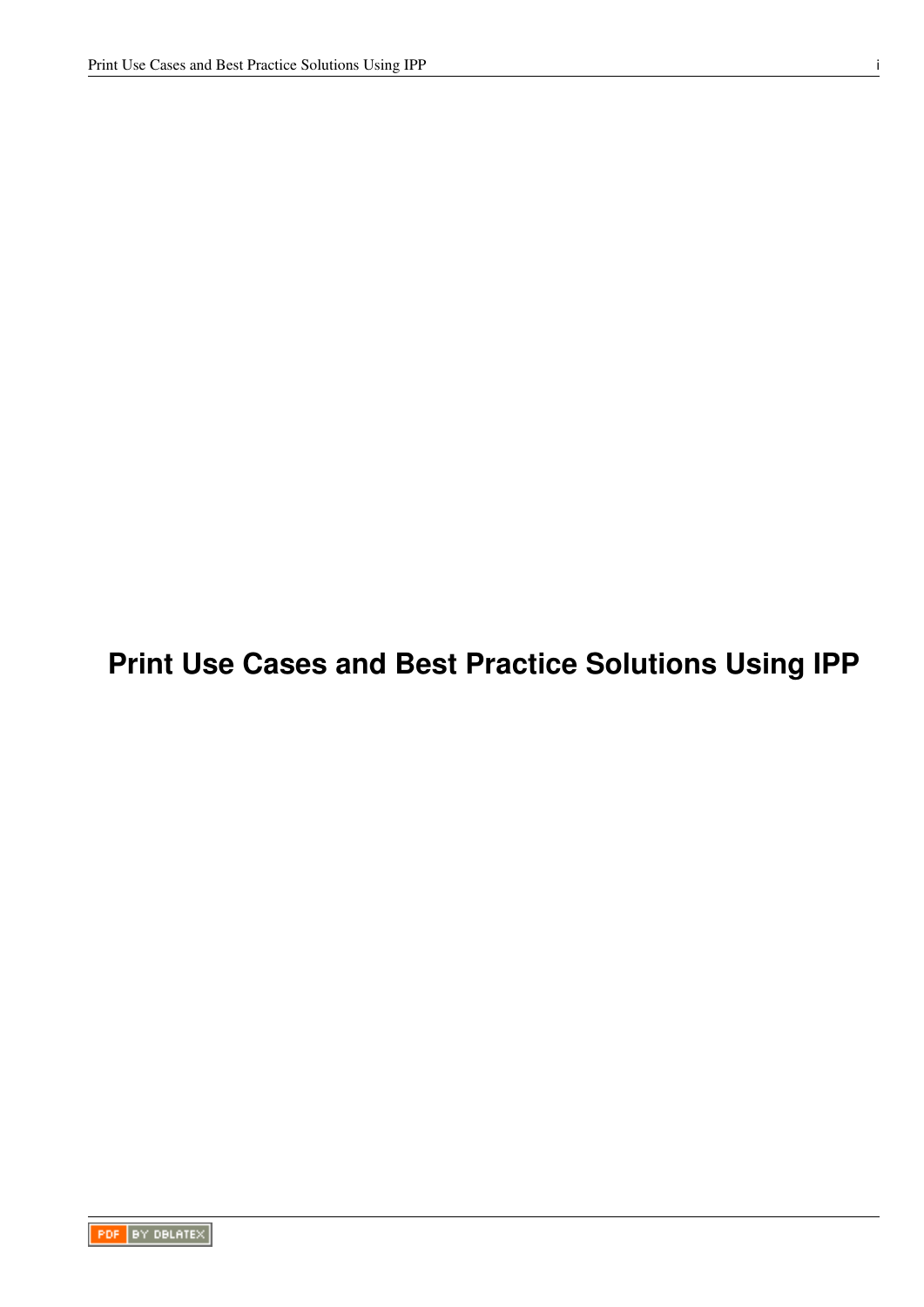| <b>REVISION HISTORY</b> |             |                    |             |  |  |
|-------------------------|-------------|--------------------|-------------|--|--|
|                         |             |                    |             |  |  |
| <b>NUMBER</b>           | <b>DATE</b> | <b>DESCRIPTION</b> | <b>NAME</b> |  |  |
| 545                     | 2012-11-20  |                    | <b>SK</b>   |  |  |

#### **REVISION HISTORY**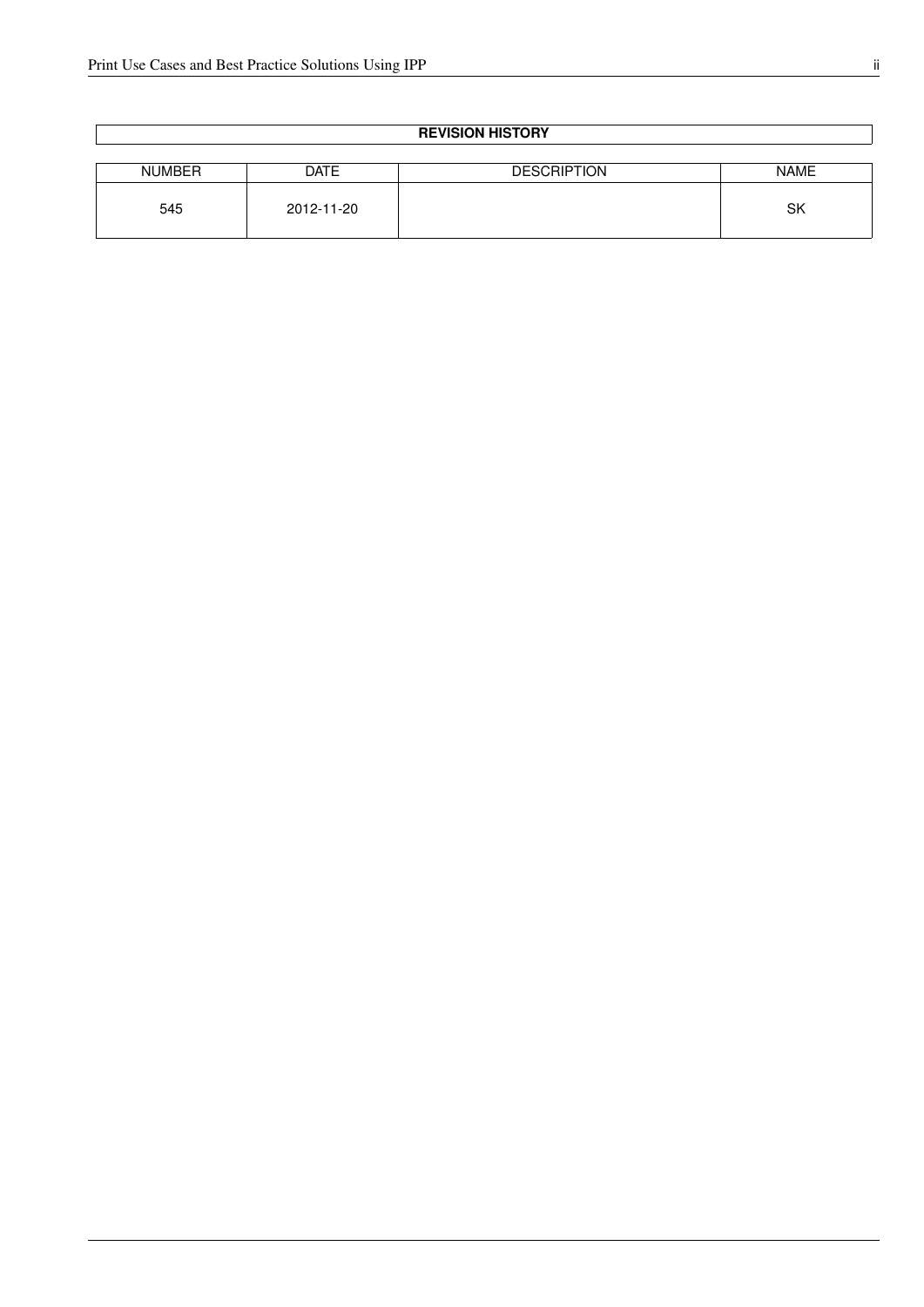# **Contents**

### [1 Introduction](#page-3-0) 1

| 2.1 |               | 2 Use Case Descriptions                                                                                                                                                                                                        |  |  |  |
|-----|---------------|--------------------------------------------------------------------------------------------------------------------------------------------------------------------------------------------------------------------------------|--|--|--|
|     |               |                                                                                                                                                                                                                                |  |  |  |
|     |               |                                                                                                                                                                                                                                |  |  |  |
|     |               | Select a printer via user providing a DNS hostname or raw IPv4 / IPv6 address 2<br>2.1.2                                                                                                                                       |  |  |  |
|     | 2.2           | Get printer options to populate a print dialog (activity between doing "File $\rightarrow$ Print" and presenting the print dialog                                                                                              |  |  |  |
|     |               |                                                                                                                                                                                                                                |  |  |  |
|     | 2.3           | Check constraints between presented options enters and service in the service of the service of the service of $3$                                                                                                             |  |  |  |
|     | 2.4           | Submitting a Print Job (all contact of the contact of the contact of the contact of the contact of the contact of the contact of the contact of the contact of the contact of the contact of the contact of the contact of the |  |  |  |
|     |               | 2.4.1                                                                                                                                                                                                                          |  |  |  |
|     |               | 2.4.2                                                                                                                                                                                                                          |  |  |  |
|     | $2.5^{\circ}$ |                                                                                                                                                                                                                                |  |  |  |
|     | 2.6           |                                                                                                                                                                                                                                |  |  |  |
|     | 2.7           |                                                                                                                                                                                                                                |  |  |  |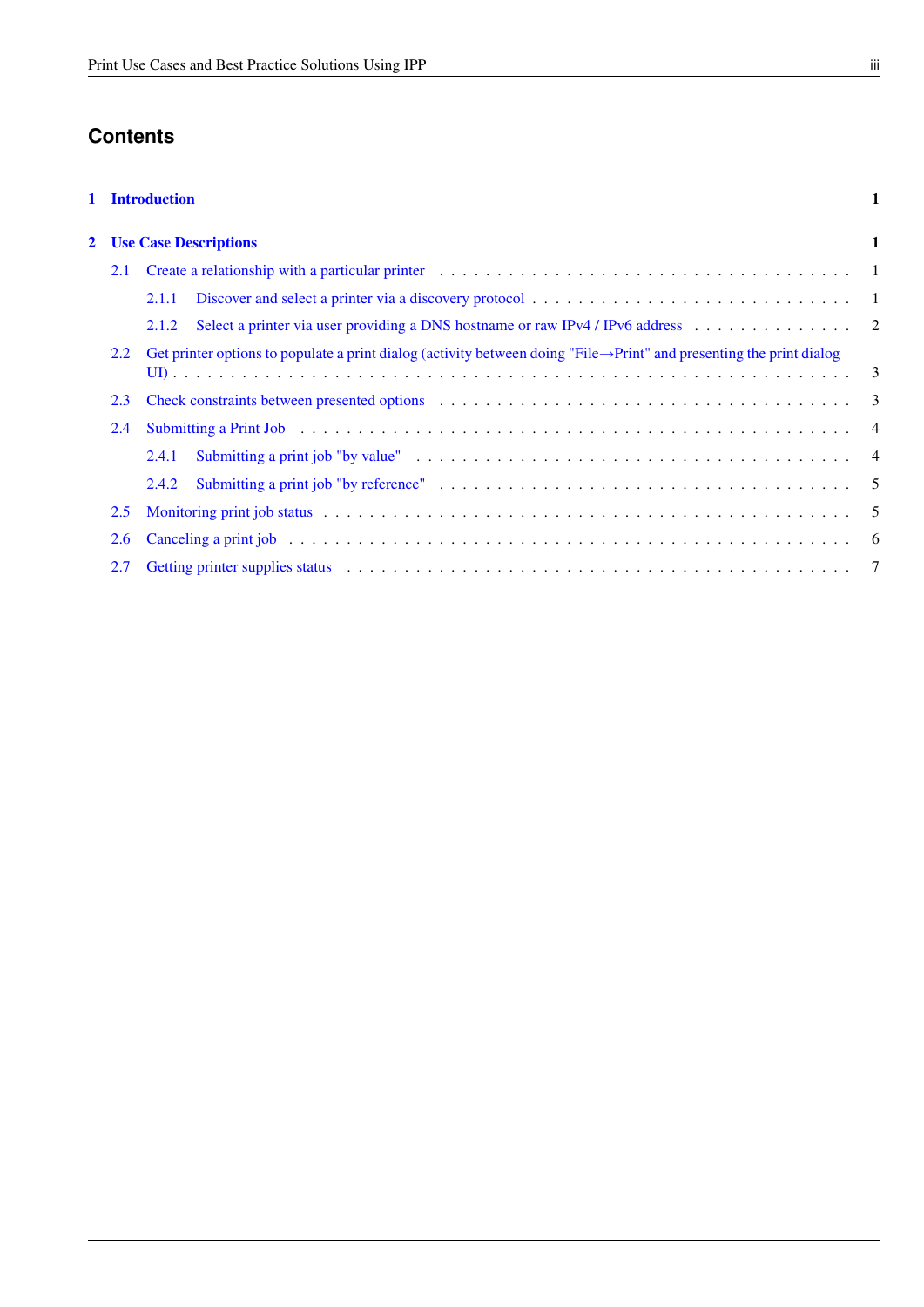## <span id="page-3-0"></span>**1 Introduction**

The use case descriptions below represent stages or sub-tasks that users perform in the process of using a printer. Each of these below include a textual description as well as a series of workflow options for how it might be implemented using IPP. Each workflow option will be informally labeled according to its perceived quality, using the set of labels {"BAD", "MEH", "GOOD", "BETTER", "BEST"}, that are ordered from least desirable to most desirable.

## <span id="page-3-1"></span>**2 Use Case Descriptions**

## <span id="page-3-2"></span>**2.1 Create a relationship with a particular printer**

You can't print to a printer if you cannot establish a connection to it. Historically, connecting to a printer to establish a "relationship" with it meant identifying a printer and then creating a persistent local records and resources for that printer relationship with your system's print spooler. This was called a "print queue", and it involved binding drivers to create the relationships needed to communicate at the different levels, and then keeping record of that set of relationships so that it could be re-used at a later time. The set of printers or other devices the user's system might encounter was relatively small and fairly static.

More recent re-thinking of this relationship between client and printer has resulted in more "dynamic" relationship creation, where universal drivers can interrogate a device hosting a print service using a standardized protocol solution stack, and using that dynamically ascertain and update print service attributes. In this paradigm, a "persistent" print service record is more like a Web browser bookmark.

Both paradigms still require a method of identifying the target devices. That can be done using dynamic service discovery protocols where the services respond to discovery requests, or explicitly by name (host name or raw IPv4/IPv6 address).

#### <span id="page-3-3"></span>**2.1.1 Discover and select a printer via a discovery protocol**

Discovery protocols are used to identify instances of print services or printers by searching the network for service types or device types. This helps the user by making it so that they don't need to do a physical survey of devices' addresses.

Regardless of the actual discovery protocol used, the APIs driving the protocols generally can be used in either a synchronous or asynchronous fashion. Unfortunately, many legacy software systems (as well as developers) are accustomed to the synchronous model, which is easily identified by the presence of a "refresh button". The synchronous model is not as user friendly as the asynchronous model, but it is somewhat easier to write programs in a synchronous way than an asynchronous way.

**OPTIONS** 

- MEH:
	- Perform network discovery with a synchronous API
		- \* Show progress bar
		- \* Discovery.Start()
		- $*$  sleep(X) where X
		- \* Discovery.Stop()
	- Present the results of the discovery
	- "Refresh" button restarts process
		- \* Why this is bad:
			- · list can be stale
			- · it isn't "live"
			- · "Reset" button is unnecessary and is a crutch
	- User selects a printer and presses "Continue" or equivalent
- BETTER: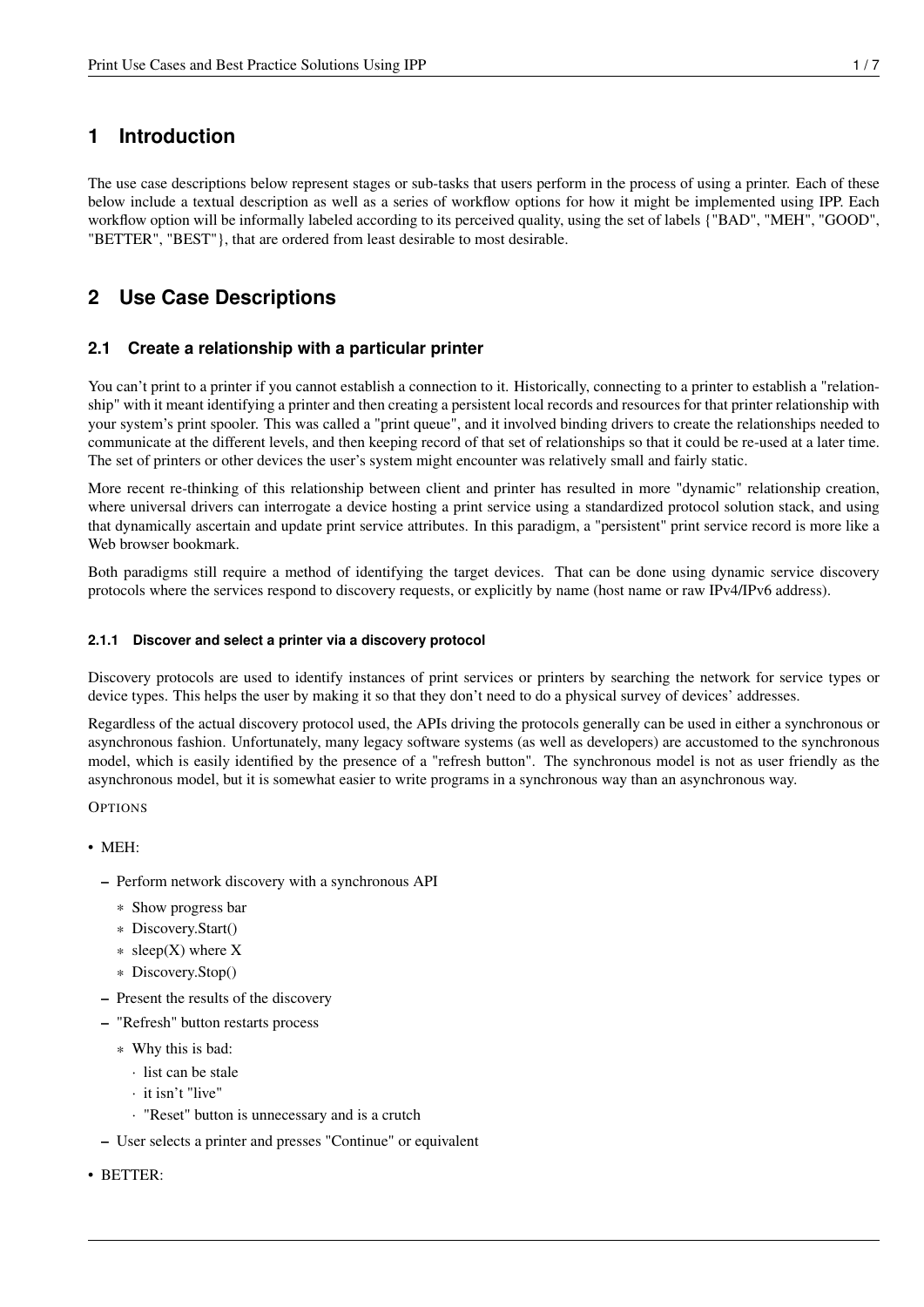- Perform network discovery with an asynchronous API
	- \* Show List UI widget
	- \* Discovery.Start() with a callback
	- \* callback is called when discovery responses (add or remove) are received
- User selects a printer and presses "Continue" or equivalent
	- \* Discovery.Stop()

#### <span id="page-4-0"></span>**2.1.2 Select a printer via user providing a DNS hostname or raw IPv4 / IPv6 address**

In some cases a discovery protocol is either not adequate or unnecessary. Examples of when this use case is encountered include pre-published names or addresses, and also situations where the target device is not on the local link. (DNS-SD and WS-Discovery are generally used for link-local discovery, though wide-area variants as well as LDAP systems may also be used, but are frequently not for various reasons.)

For each of these options below, the assumption is that the client has received an address string, and wishes to connect to the

**OPTIONS** 

- BAD:
	- Let each printer model make up its own path, and depend on some other protocol to get the resource path
		- \* IPP has no defined standard mechanism to enumerate the Printer objects' resource paths
- MEH:
	- IPP Get-Printer-Attributes with printer-uri set to a URI that was manually entered by the user
		- \* "ipp" URI scheme could be used to encode the hostname and the resource path
		- \* Having the user enter the URI exposes too many details to the user, including the detail about the fact that IPP is actually beiing used. Users need not be aware of which print protocol is being used.
- GOOD:
	- IPP Get-Printer-Attributes with printer-uri set to a well-known Printer resource path
		- \* "/ipp/print"
- BETTER:
	- IPP Get-Printer-Attributes with printer-uri set to "/"
	- examine the "printer-uri-supported" attribute; use the first URI in the list
	- IPP Get-Printer-Attributes with printer-uri set to first URI
- BEST:
	- IPP Get-Printers operation
		- \* YET TO BE DEFINED COMING WITH SYSTEM CONTROL SERVICE
		- \* Is this really going to be better?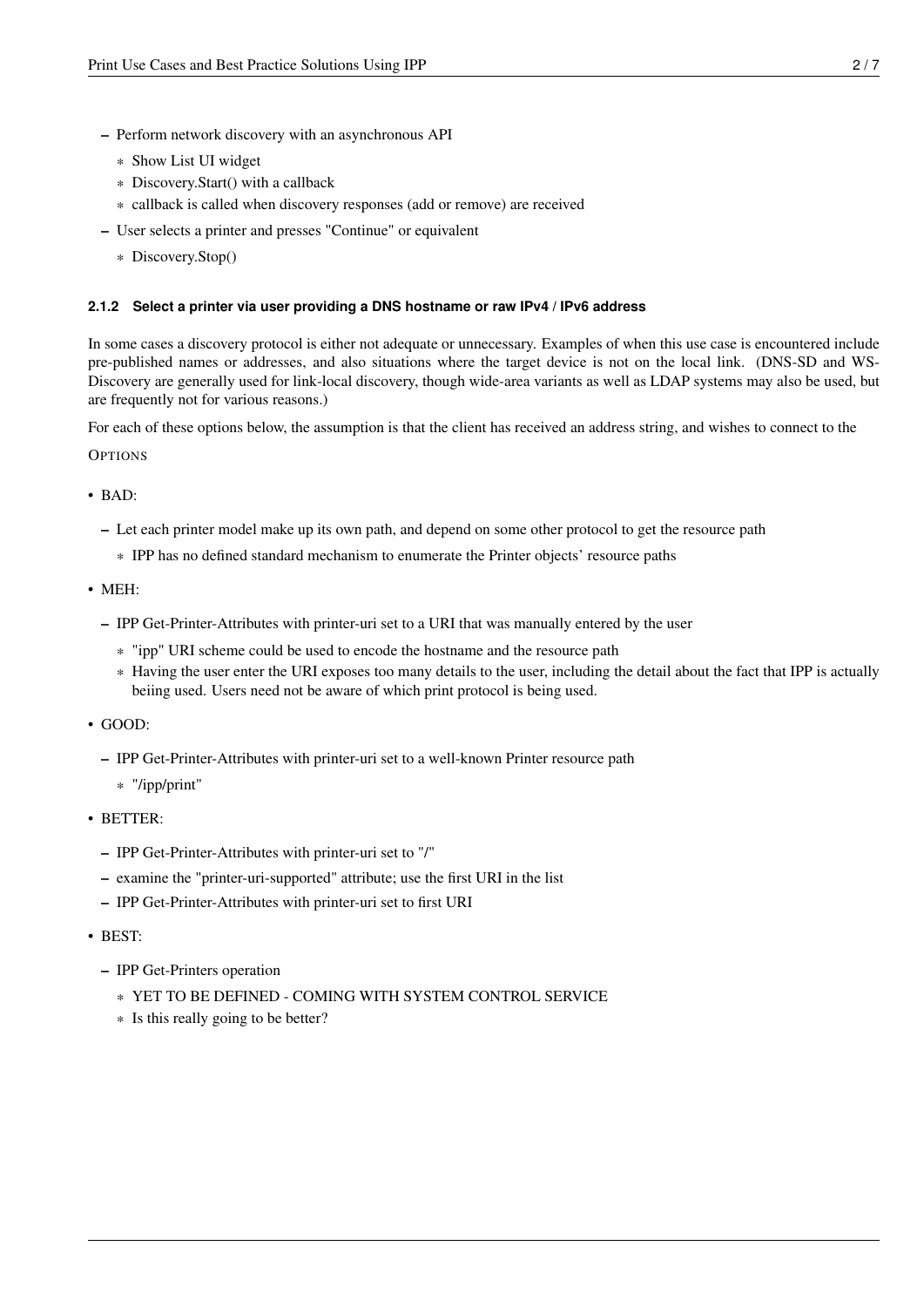## <span id="page-5-0"></span>**2.2 Get printer options to populate a print dialog (activity between doing "File**→**Print" and presenting the print dialog UI)**

Once a printer has been identified, it is necessary for the print system to understand the capabilities that the printer device's print service provides. This includes what print job payload formats can be consumed by the print service, the available options and default choices, and so forth. It also includes other information about the device itself, such as its location.

OPTIONS:

• SAD:

- Depend on a-priori knowledge about a particular model as a way of listing options for the model of device identified as the target
	- \* Model specific print drivers fall in this bucket
- MEH:
	- IPP Get-Printer-Attributes Operation
		- \* request includes no printer attributes; only operation attributes
		- \* reply will contain the job template attributes for all PDLs
	- Client guesses at what attributes may work or not work for a given PDL, or uses a-priori knowledge
- BETTER:
	- IPP Get-Printer-Attributes Operation
		- \* any specific attributes?
	- Process results; decide on a PDL
	- IPP Get-Printer-Attributes Operation
		- \* request includes the document-format attribute with value specifying the chosen PDL
		- \* reply will contain the job template attributes appropriately filtered ("colored") for that particular document-format

## <span id="page-5-1"></span>**2.3 Check constraints between presented options**

Printer features and options are presented typically in a print dialog. Some of these have states that have relationships with other options' states, where one cannot be in a particular state if another one is too. These are known as constraints, and they must be calculated any time the state of a control changes state. There are various ways that this can be done.

OPTIONS:

- BAD:
	- IPP Validate-Job
		- \* Every time a control is changed, the client sends IPP Validate-Job with attribute values corresponding to current state of controls
- MEH:
	- IPP Validate-Job
		- \* when "Print" button is pressed, confirms the job creation / submission will succeed (authentication, etc.)
		- \* client depends on this operation to perform constraints validation printer-side
- BETTER:
	- IPP Get-Printer-Attributes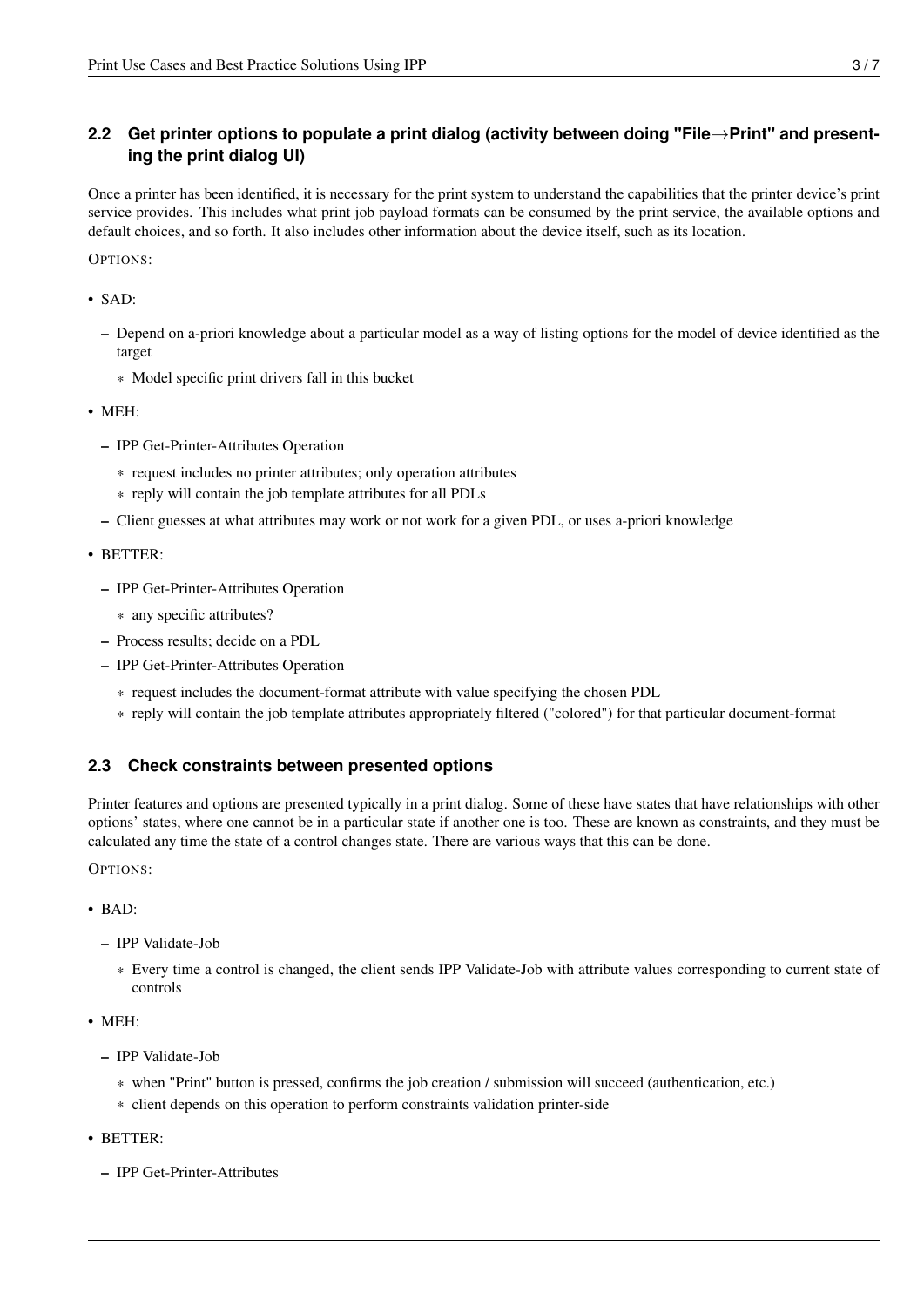- \* device implements job-constraits-supported
- \* device implements job-resolvers-supported
- <Local processing of constraints>
- IPP Validate-Job
	- \* when "Print" button is pressed, confirms the job creation / submission will succeed (authentication, etc.)
	- \* constraints validation already handled client-side

#### <span id="page-6-0"></span>**2.4 Submitting a Print Job**

Once the user has decided on options, the print job is generated and ultimately made available to the printer in some fashion. There are several different ways that this may occur.

#### <span id="page-6-1"></span>**2.4.1 Submitting a print job "by value"**

This is the classical way that a print job is sent from the client to the print service: a job is created, and the job information and job payload content are sent by the client to the print service.

OPTIONS:

• MEH:

- IPP Print-Job
	- \* no pre-flighting
	- \* the printer may reject it but only after it has been transmitted in whole or in part.
	- \* better to check ticket and content types first.
- GOOD:
	- IPP Validate-Job
		- \* pre-flights the job by validating the job attributes and document type
	- IPP Print-Job
		- \* creates the job and sends the payload in one operation
		- \* however, the Job object's URI isn't usually known until the job transmission is complete
		- \* doesn't work well with flow-controlled (low-end) printers
- BETTER:
	- IPP Validate-Job
		- \* pre-flights the job by validating the job attributes and document type
	- IPP Create-Job
		- \* returns immediately with the job URI for monitoring and ticket processing status
		- \* if there is a problem then Create-Job may fail the same as Validate-Job would, but may not, which is why we do a Validate-Job first (so that there isn't a zombie job there)
	- IPP Send-Document
		- \* payload transmission is de-coupled from the creation of the job
		- \* multiple documents can be sent to build up a compound job
		- \* means that the client doesn't have to be prepared for an early HTTP response
		- \* allows the job URI to be learned before job payload is sent
		- \* MUST check to see if value of "multiple-document-jobs-supported" is "true", to see if it is OK to do multiple Send-Document operations to the same Job object.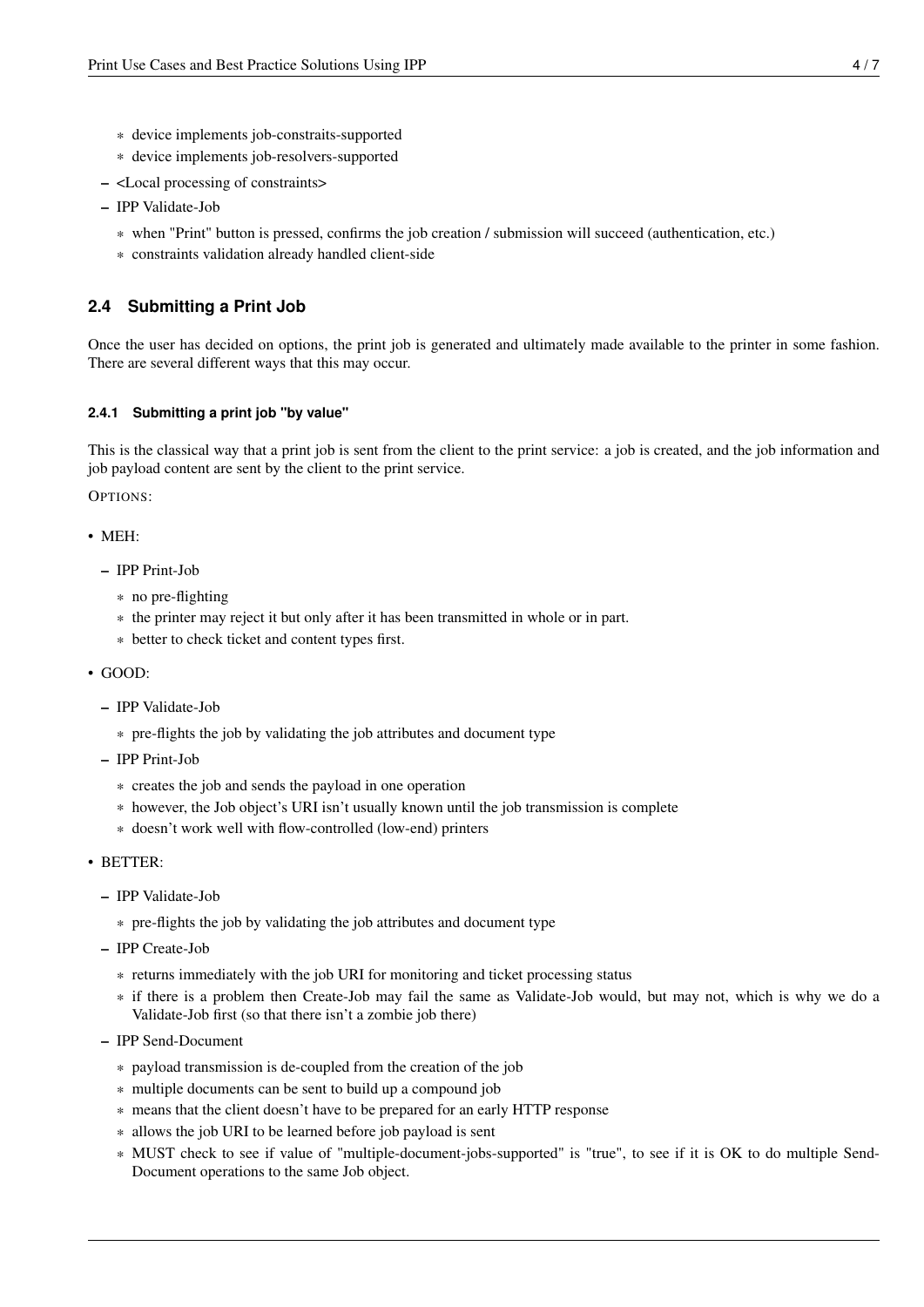#### <span id="page-7-0"></span>**2.4.2 Submitting a print job "by reference"**

This is a slightly different way that a print job is sent from the client to the print service: a job is created and made available for retrieval by the print service, and when the print job the job information and job payload content are sent by the client to the print service.

OPTIONS:

- MEH:
	- IPP Print-URI
		- \* no pre-flighting
		- \* the printer may reject it but only after it has been transmitted in whole or in part.
		- \* better to check ticket and content types first.
- GOOD:
	- IPP Validate-Job
		- \* pre-flights the job by validating the job attributes and document type
	- IPP Print-URI
		- \* creates the job and sends a URL to where the payload can be retrieved in one operation
		- \* print service retrieves the payload file itself
		- \* however, the Job object's URI isn't usually known until the job transmission is complete
		- \* doesn't work well with flow-controlled (low-end) printers
- BETTER:
	- IPP Validate-Job
		- \* pre-flights the job by validating the job attributes and document type
	- IPP Create-Job
		- \* returns immediately with the job URI for monitoring and ticket processing status
		- \* if there is a problem then Create-Job will fail the same as Validate-Job would
	- IPP Send-URI
		- \* payload URI transmission is de-coupled from the creation of the job
		- \* means that the client doesn't have to be prepared for an early HTTP response
		- \* allows the job URI to be learned before job payload is sent

## <span id="page-7-1"></span>**2.5 Monitoring print job status**

While the print job is being processed, users may wish to know whether it is proceeding successfully, or whether there are conditions that they need to handle that are preventing processing from proceeding, such as a media jam, open covers, marking agents depleted, and so forth.

OPTIONS:

- MEH:
	- IPP Get-Printer-Attributes
		- \* monitor the value of the printer-state attribute
		- \* polling (lame)
- GOOD: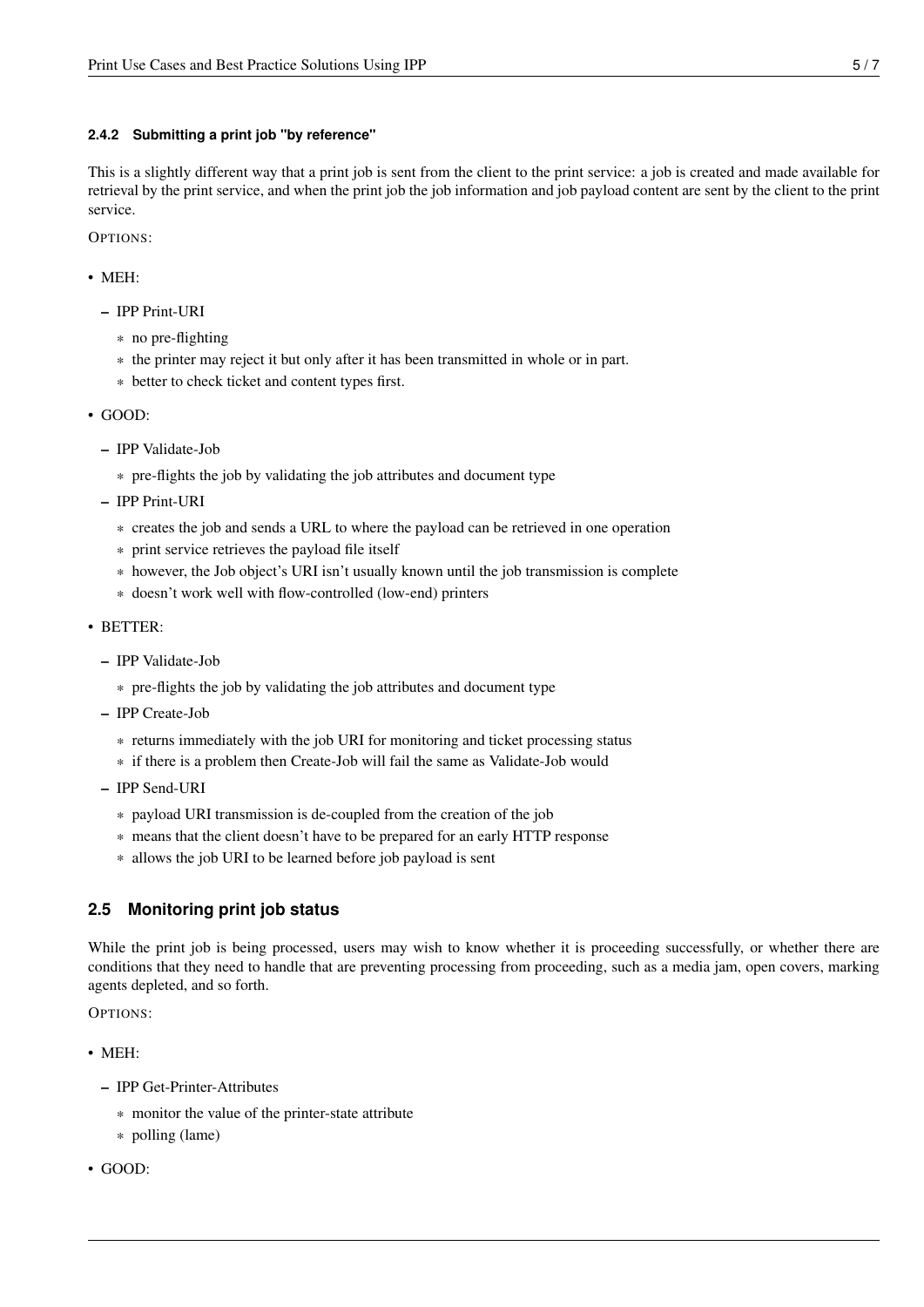- IPP Get-Job-Attributes
	- \* targets the specific job status
	- \* may be more precise
	- \* (need to see if job attributes will show printer issues (top cover open, etc.) that block a job as well)
	- \* polling (lame)

#### • BETTER:

- IPP Create-Job-Subscriptions
	- \* asynchronous / long running queries for notifications that don't require polling

## <span id="page-8-0"></span>**2.6 Canceling a print job**

It may be that the user wants to terminate a job before it has been fully processed, for whatever reason. There are things that must be done to ensure that the state of the Job object has been decisively cleaned up by the client if the client is responsible for canceling the job. Clients leaving broken Job objects on the Print service is bad behavior.

There is also a dependency between the options below and how the job was submitted. If Print-Job is used, but the document payload is not completely transmitted, then is a Job object even created? Is this true in all cases? Alternately, if Create-Job / Send-Document is used, and the Cancel-Job is sent during the Send-Document operation submission, then

OPTIONS:

- BAD:
	- Client stop sending data and close the connection
		- \* *Problem:* The IPP Job Object may have been created and still exist, and be in an indeterminate state. It should be explicitly cleaned up by the client for best performance and correctness.
		- \* *Question:* Are there any realistic or theoretical conditions under which a Print-Job operation does NOT create a Job object?
- MEH:
	- Client stops sending chunks but doesn't close the connection because it is expecting an IPP operation reply.
	- IPP Cancel-Job operation request for the job via a second connection, which for some printers could result in a PDL interpreter hang because the last chunk sent didn't stop on a "statement" boundary
		- \* But if the client stops with a zero length chunk then the IPP stack will know that transport is complete
		- \* Need to define a "magic chunk" that operates kind of like an in-band inline Cancel-Job operation, to tell the PDL interpreter that no more job payload chunks?
- GOOD:
	- IPP Cancel-Job
	- Client stops sending chunks and closes the connection
- BETTER:
	- ???